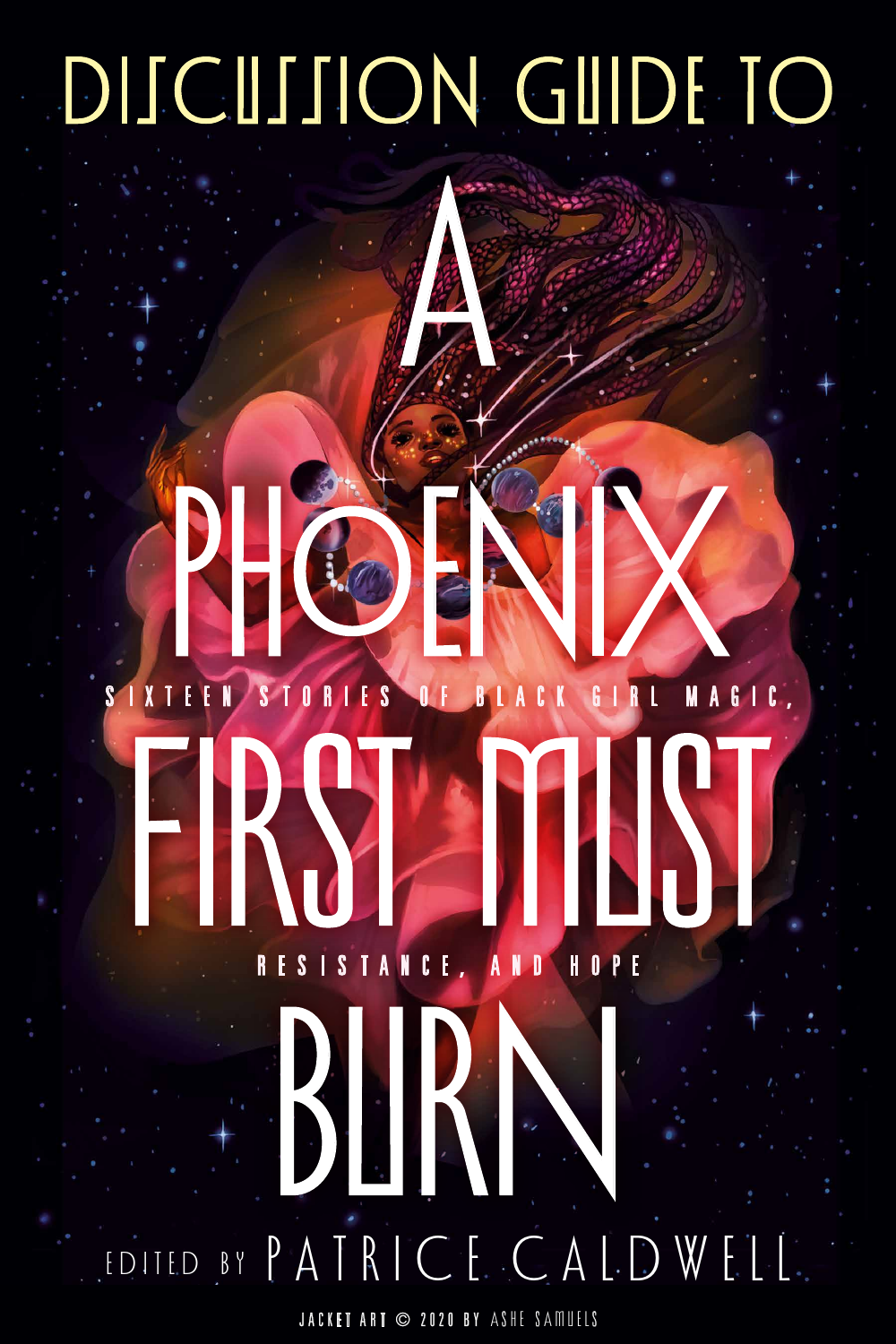"IT SEEMS ONLY FITTING THAT THE TITLE OF THIS ANTHOLOGY COMES FROM [OCTAVIA] BUTLER'S *parable of the talents*, a novel that is ever rel-EVANT. THE FULL QUOTE IS '*in order to rise from its own ashes, a* PHOENIX FIRST MUST BURN." - PATRICE CALDWELL

One of the most fascinating (and disturbing) aspects of the colonized world is its ability to elevate narratives it wants centered and entered into the collective consciousness by incorporating them into the school system. This has resulted in the deliberate omission of much mythology, folklore, and stories of personal power belonging to those of women and the African diaspora. This book and its accompanying educator guide will support those in educational spaces and beyond working to bring these stories from the margins to the center, more specifically, stories centering Black girls and women. It is an act of resistance to, as bell hooks says, "critically intervene in a way that challenges and changes." As you undertake this call to action, the intention of this guide is to serve as  $+$  support and an invitation in the work of critically intervening and what Kenyan writer and academic Ngügï wa Thiong'o refers to as "decolonizing the mind." It is by no means an encyclopedic catalog of all that you will encounter within the pages of A Phoenix First Must Burn: Sixteen Stories of Black Girl Magic, Resistance, and Hope, but it will give you many places to enter into an exploration of Black girlhood and its intersections with fantasy, science fiction, folklore, and so much more.

### ABOUT THE BOOK

Evoking Beyoncé's Lemonade for a teen audience, these authors, who are truly Octavia Butler's heirs, have woven together worlds to create a stunning narrative that centers Black women and gender-nonconforming individuals. A Phoenix First Must Burn will take you on a journey from folktales retold to futuristic societies and everything in between. Filled with stories of love and betrayal, strength and resistance, this collection contains an array of complex and true-to-life characters in which you cannot help but see yourself reflected. Witches and scientists, sisters and lovers, priestesses and rebels: the heroes of A Phoenix First **Must Burn shine brightly. You will never forget them.** 

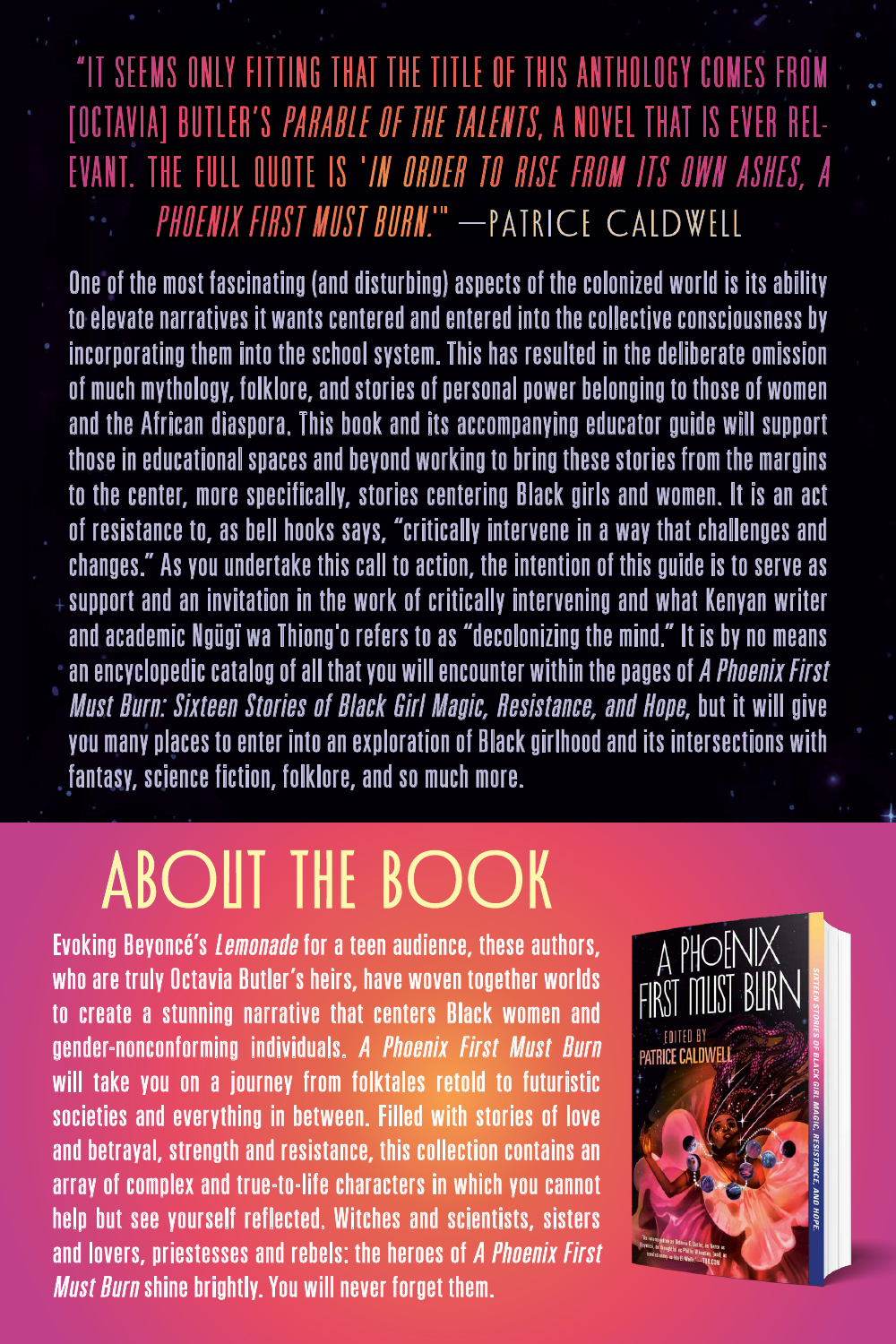# **THEMATIC CONJIDERATIONS** AND ESSENTIAL QUESTIONS

POWER: Throughout history, Black women and girls have experienced involuntary removal of power and dominance or forceful removal of personal power by society and individuals. Examine the ways each story attempts to explain the relationship between Black girls and women and personal, social, or institutional power. How does each protagonist grow into showing her personal power? How does she overcome oppression? Consider the ways power manifests externally and internally.

 $BLACH$   $GIRLHOOD.$  Black girlhood is not one experience; it is many intersectional experiences differentiated by cultural, geographic, ethnic, and other factors. Consider the ways the stories in *A Phoenix First Must Burn* challenge your preconceived notions of what it means to identify as female and a person of the African diaspora. How does each story confirm or conflict with your ideas of Black girlhood?

ADVENTURE: Think about adventure stories you have read. They often follow a cycle wherein a central figure experiences tests and trials they must overcome in order to reveal hidden talents or strengths. Traditionally, in the Western world, heroes of adventure stories are disproportionately male. These stories expand and elaborate upon traditional ideas of heroism and what it means to be female. Which of the tales would you consider to be an adventure? What hidden talents or strengths are revealed throughout the course of the story?

**SPIRITUALISM/MAGIC/MYTHOLOGY:** Stories of mysticism and magic in the Western European canon historically depict witches (and women) as evil. As a consequence, magic and spiritualism are affiliated with evil and women often take on that label by association. To contrast, the stories in this anthology include characters who use spirituality and magic as a power for rising up against oppression and for shaping the worlds they inhabit to their liking. There are witches who use their powers for good, not evil, and those who work to undo generational curses. Which stories capture elements of spiritualism that resemble those of the African diaspora such as Santeria, candomblé, or voodoo? What elements of mythology or folklore belonging to the people of the African diaspora can you find in these stories? Consider fantastical and supernatural beasts you may be familiar with from other stories, such as mermaids or sirens from Greek mythology and vampires of Eastern Europe. Which elements and entities are the same? Which are different?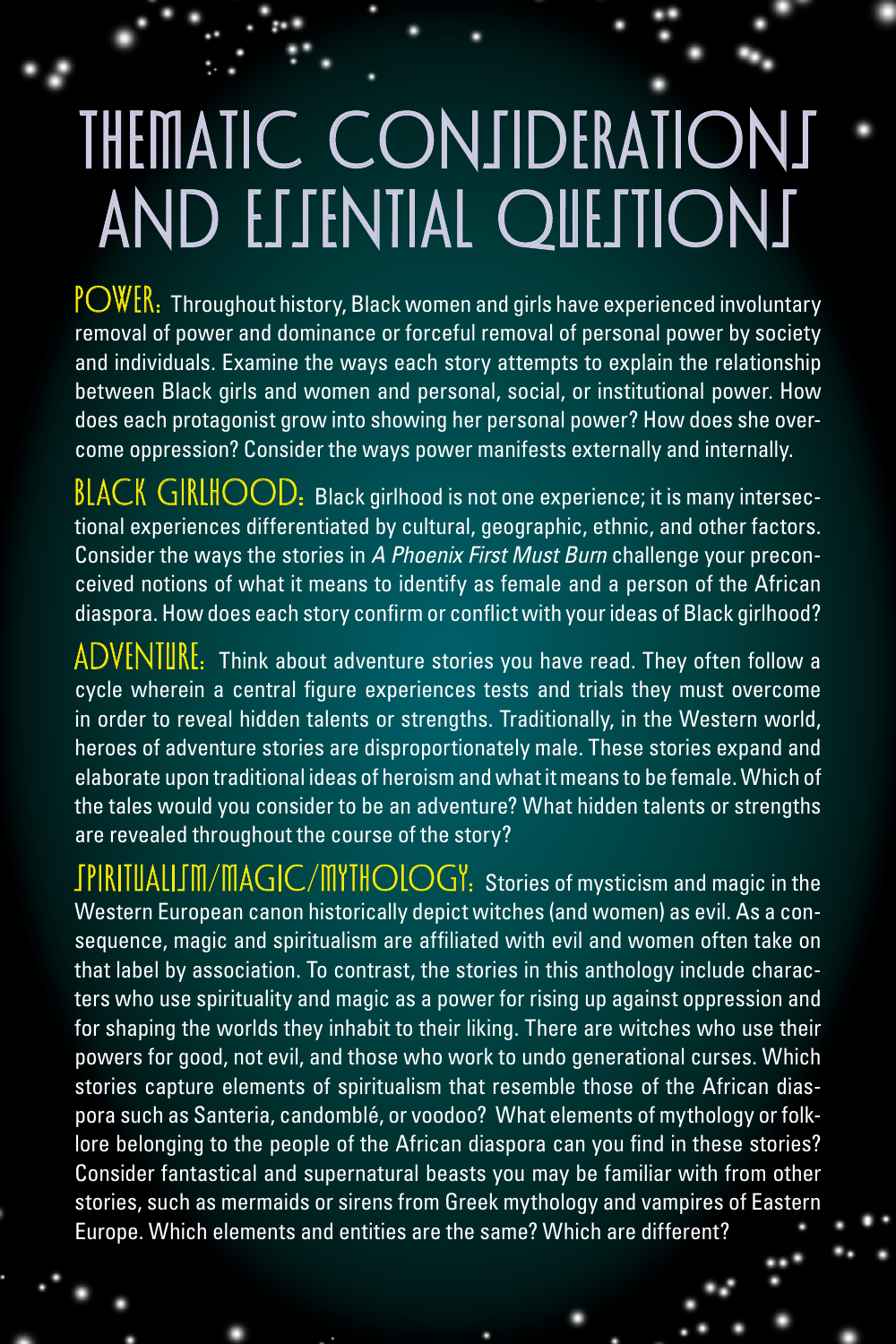# THEMATIC CONJIDERATIONS AND ESSENTIAL QUESTIONS

 $DIVINII$ : Africa is not a country, it is a continent, and as such, the African diaspora includes many people with many different spiritual traditions originating in tribes across the great continent that have transformed and spread around the world. What types of deities are present in these stories? What powers do they have? How can you connect them to religious philosophies of the past or the present? How do they affect the characters in each story?

CONFLICT: As conflicts arise, each of the stories presents a problem or situation that the protagonist and supporting characters must confront. Some common conflicts are: character vs. self, character vs. character, character vs. nature, character vs. the supernatural, and character vs. society. Which conflicts does each of the protagonists face, and how do the conflicts shape them? Consider internal and external conflicts.

NATURE AND THE ENVIRONMENT: As enslaved people left Africa traveling the Middle Passage, they were brought to places all over the world. The living descendants of enslaved people have traveled all over the globe. As people of the African diaspora mixed with local cultures, new languages, customs, belief systems, and ways of being evolved. What role does the environment or setting have in shaping the events and characters of each tale? How does changing time or geographic location affect your ability to interpret the events of each story?

FAMILY: Historically, Black families have been viewed (somewhat controversially) as matriarchal. Examine family relationships in any of the stories, in particular the roles of mothers and grandmothers. Though many have tried to assert that men in Black families are absent, several of the stories in this collection have men who are loving and present. Analyze the relationships between men and women that exist within families. What conflicts and connections exist between each protagonist and their family and/or friends? What barriers exist between them? For example, ancestors attempting to communicate from the spirit world.

 $FATE$  V $T.$  FREE WILL: The eternal question in any tale of adventure or heroism is whether fate or free will is more responsible for the story's outcome. What is the role of fate or free will in each story? Which of the forces is stronger?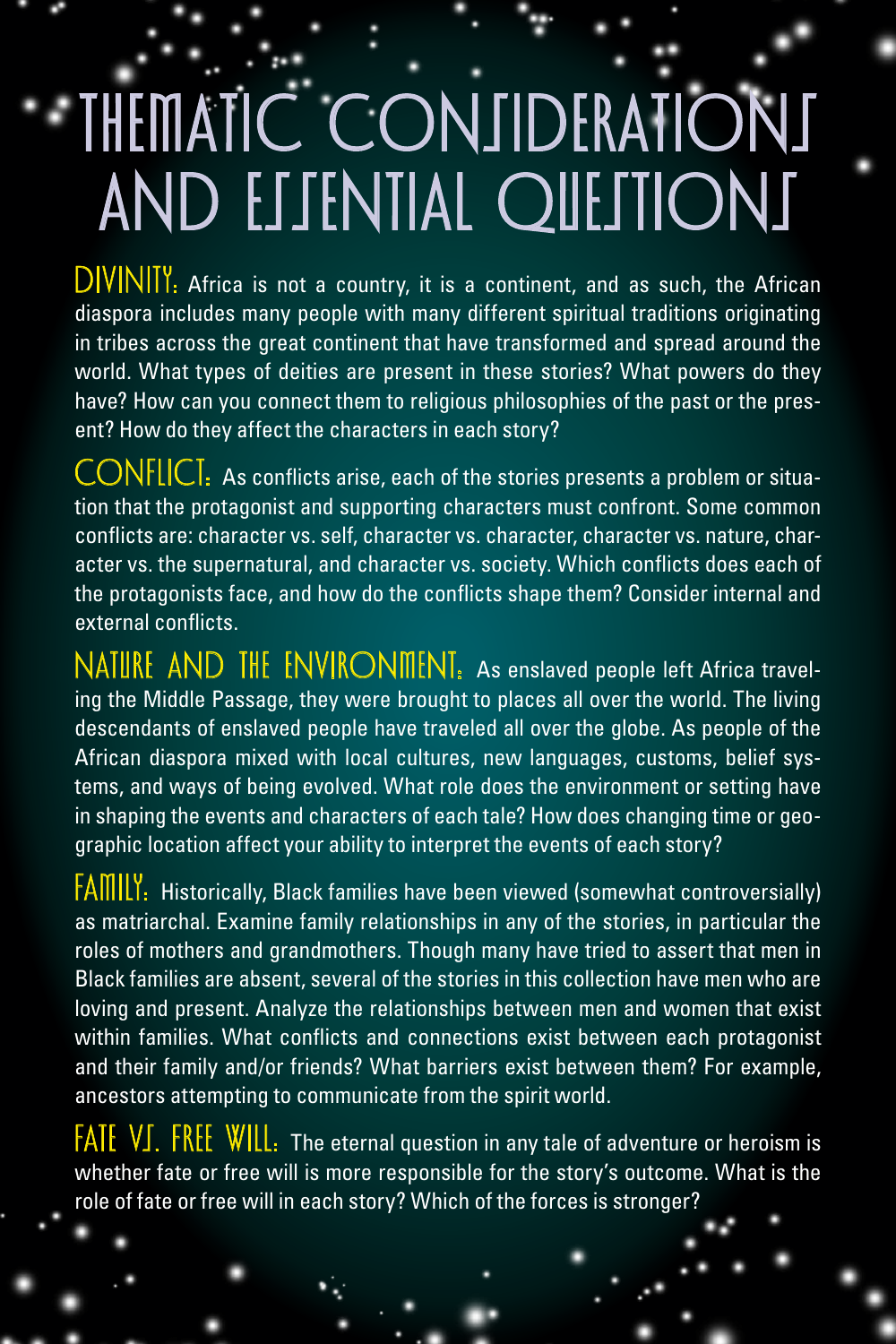## THEMATIC CONJIDERATIONI AND ESSENTIAL QUESTIONS

TRANSFORMATION: Black women of the African diaspora have always had to consider what it means to transform physically and spiritually. Part of colonization mindset is that all those who are different from colonizers must buy into the belief that assimilation is the only way to gain power in a society that seeks to dominate and oppress. What transformations occur in these stories? Consider both internal and external transformation and the consequences of each.

 $\overline{\text{REIIIANCE:}}$  So much of Black identity in the African diaspora has involved resistance against oppressive individuals and power structures that seek to suppress, erase, or destroy individuals. In the act of resistance, we often find a higher calling to transform the world for the better, not just for ourselves, but for others as well. Which stories are stories of resistance that involve social transformation? Which are stories of personal resistance that involve individuals rising up to create better conditions for themselves and those around them? During which stories does social or personal resistance occur? How is it transformative?

 $\text{HOPE}$ . Which moments require characters to express or retain hope or faith in themselves or those around them?

LOVE: A few of these stories involve love and intimacy between Black people. How do the stories confirm or disrupt your ideas about how Black people love one another? Consider the role of sexuality in some of the stories. Does it serve as a creative, transformative, or destructive power? Does this confirm or problematize your understanding of how sexuality operates in society and among individuals?

This guide was written by Julia Torres, a veteran language arts teacher librarian in Denver, Colorado.Julia facilitates teacher development workshops rooted in the areas of anti-racist education, equity and access in literacy and librarianship, and education as a practice of liberation. Julia works with students and teachers locally and around the country with the goal of empowering them to use literacy to fuel resistance and positive social transformation. Julia also serves on several local and national boards and committees promoting educational equity and progressivism. She is the current NCTE Secondary Representative-At-Large, a Book Love Foundation board member, and an Educator Collaborative Book Ambassador.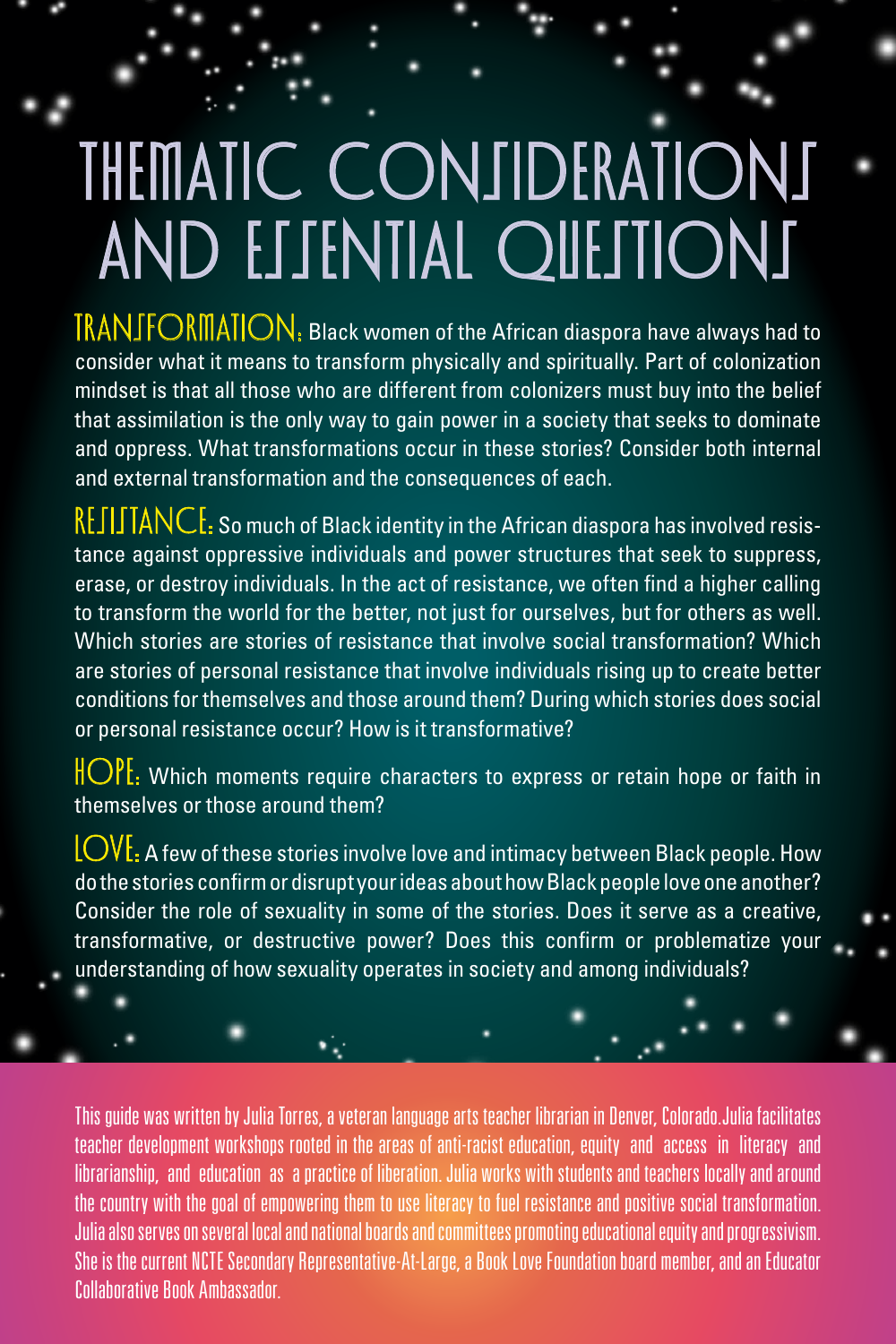# EXTENJION ACTIVITIES AND ESSAYS

#### PRE-READING

1. Read the introduction to Dr. Ebony Elizabeth Thomas's *The Dark Fantastic*, which begins with "There is no magic." Consider the role of Blackness in imaginary worlds in order to gain an understanding of where you stand as a reader entering into the work of unpacking preconceived notions about what is and isn't possible for Black people in imagined worlds. Journal a response to the following questions: What Black characters or people have you seen in sci-fi or fantasy movies or heard about in sci-fi or fantasy stories? What powers did they have? What relationship did they have to characters around them who were not Black? Where they male, female, or gender nonconforming? How were they treated by the world around them? How did they differ from Black people (or your concept of Black people) in the real world?

#### DURING READING

- 2. Choose one of the stories and use Freytag's plot pyramid to plot the events of the story. Then create annotations for your chart that explain how the protagonist changes as a result of each of the events in the story.
- 3. Using one of the stories in the anthology, research the backstory or companion story for one of the myths or supernatural creatures mentioned. Remember that many of these stories originate in mythology from the African diaspora. This site may be useful to you as you write your companion story.
- 4. Choose one of the stories and compare the supernatural, science fiction, or mythological elements in the tale to those you may have already heard of, e.g., Percy Jackson, Twilight, or the Hunger Games. What comparisons can you make? What differences are there? Using Google Drawings, create a diagram using shapes and symbols to represent different events and relationships between the characters, e.g., a heart to represent love relationships, or a star to represent magical elements. Remember to annotate your drawing with text boxes to explain your thinking.
- 5. Many people believe that mythology and folklore were and still are humanity's way of explaining natural phenomena or events they could not explain. Science fiction is a way for creators to imagine a world beyond the one we currently live in, and in that imagining, visualize solutions for societal ills. The supernatural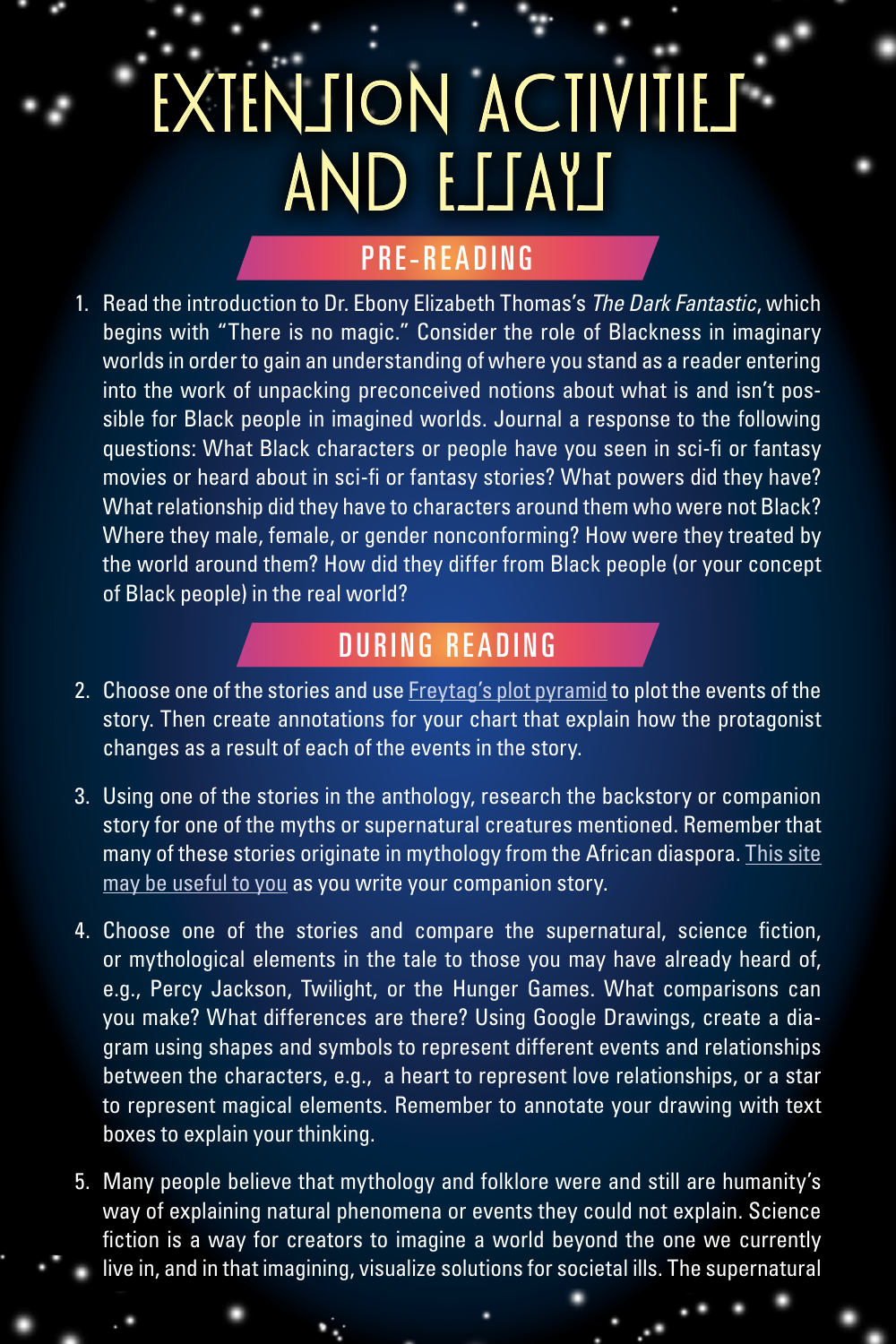# ACTIVITIES CONTINUED

world has always existed, and in it, humanlike creatures, often with magical powers and abilities beyond those of everyday humans. Some might say this is a way of imagining what we might do if the limits of time, space, and nature were not what we have decided they are. As you read, keep a journal reflecting on the following quotes. Designate each story as having science fiction (SF), supernatural (S), or mythological/folklore (M/F) elements (or a combination of each), then justify your designation.

| <b>Story Title</b>                                | Science Fiction,<br>Supernatural, or<br>Mythology/Folklore | <b>Quote Evidence with Justification</b>                                                                                                                                                                                                                                                                                                                                              |
|---------------------------------------------------|------------------------------------------------------------|---------------------------------------------------------------------------------------------------------------------------------------------------------------------------------------------------------------------------------------------------------------------------------------------------------------------------------------------------------------------------------------|
| "Hearts Turned to<br>Ash" by Dhonielle<br>Clayton | Supernatural                                               | "She'd always known her family's and<br>town's superstitions were more than just<br>that, and that roots and conjure were<br>as everyday as the herbs in most folks'<br>kitchen gardens. But the magic, if you<br>could call it that, always felt like something<br>far away, a horizon she could never touch,<br>a thing that didn't affect her life. Or so<br>she'd thought." (161) |

6. Use the DIDLS acronym to analyze Diction, Imagery, Details, Language, and Syntax in any of the stories. Create a chart with diction you find to be especially meaningful, imagery you find that captures the imagination, and imagery that paints a picture in your mind. Record specific language that transports you to a specific time, place, or way of thinking, and syntax that indicates to you that your're reading about people outside of your everyday context. After you've used DIDLS to gather examples, write an analytical essay or create a multimodal presentation using ThingLink or TikTok to make an argument for why one of the elements is most important to the story in achieving the writer's purpose.

### POST-READING

7. Using the Heroine's Journey Arc or another arc of your choosing, create a story map tracing the arc of one of the protagonists from one of the stories. If you cannot fill out all the stages, determine whether the tale you have chosen is instead a journey of healing or of integrity. If your tale doesn't fit any of these, create your own story arc with stages of your own making. Don't forget to match stages in the story to stages in your story arc.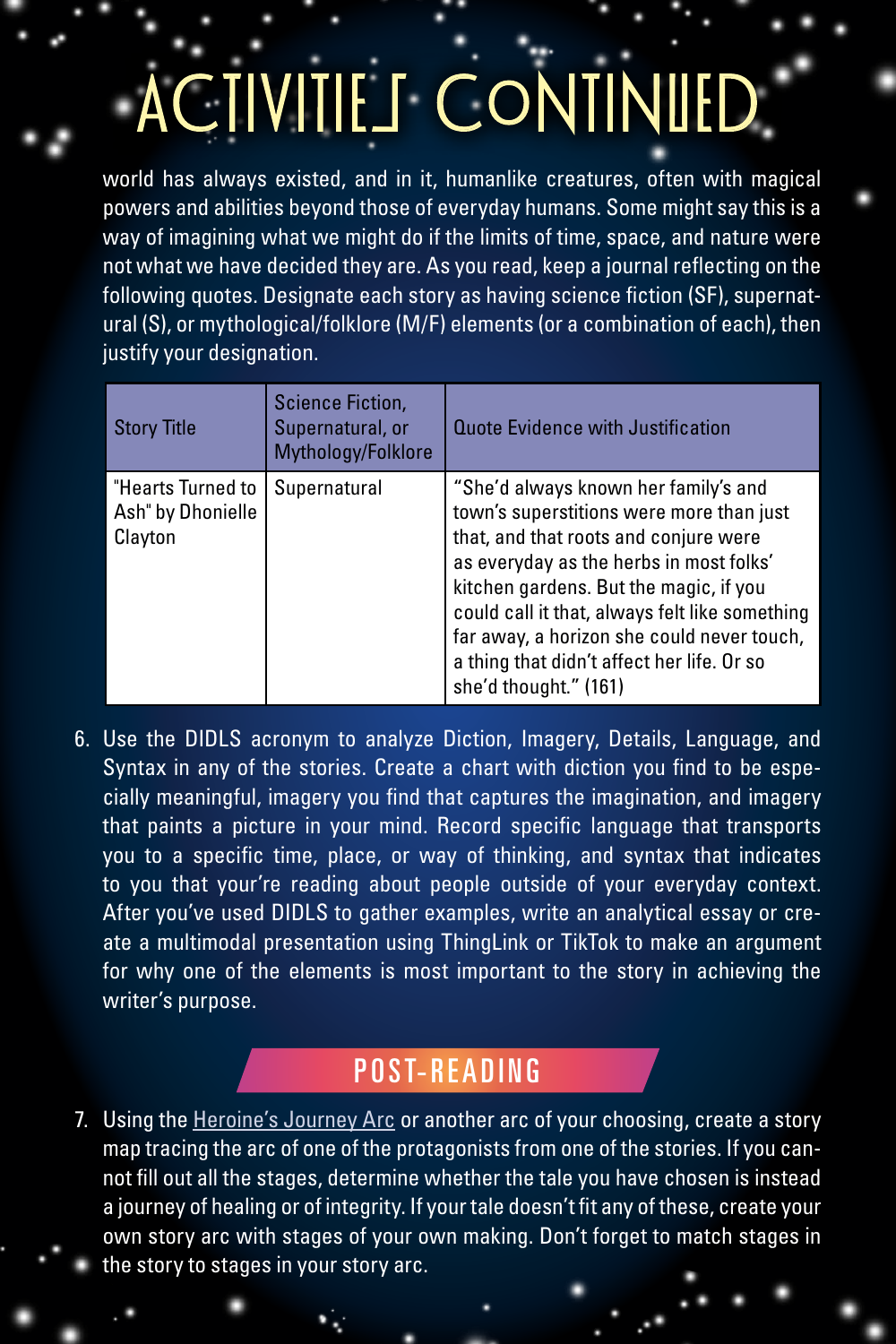# **ACTIVITIES CONTINUED**

- 8. The book's tagline refers to it as "Beyoncés *Lemonade* meets Octavia Butler." Watch all or part of *Lemonade* so you are familiar with the visual story and read This article with the lyrics to the album as well as this article about Warsan Shire (the poet behind many of the lyrics in *Lemonade*). After reading a story, or stories from the anthology, what do you think you know about Black girlhood? What do these articles share that is new information? Consider the following themes from *Lemonade*: **intuition, denial, anger, apathy, emptiness, loss, accountability, reformation, forgiveness, resurrection, hope,** and **redemption**. Make connections to where they appear in the short story anthology by identifying quotes and/ or imagery. Then make your own visual story by editing together still pictures or video to capture the themes from *Lemonade* that appear in one story from *A Phoenix First Must Burn*.
- 9. Independent reading extension: Choose one of the authors who contributed to the anthology and read another short story or novel she has or they have written. Alternatively, read one of Octavia Butler's works. What elements of Black girlhood, e.g., survival, resistance, transformation, or hope, etc., do you find that cross over between the two stories? Create a book trailer for your peers that will persuade them to read the book and short story you have read.
- 10. Use the sci-fi plot generator to create a short story involving characters of your creation. Center cultural myths or supernatural creatures from a cultural or ethnic group *you identify with*. Remember, integrity is important. Co-opting someone else's cultural or ethnic traditions for your own creative purposes is called cultural appropriation, and it is problematic, particularly if you belong to a group that has historically marginalized or oppressed others.
- 11. Create a virtual museum using Google Slides that takes you through key moments in a short story and the novel you've chosen to read. Create key scenes and props in the scenes with links to further information for visitors.
- 12.JOURNAL PROMPT: Read Octavia Butler's letter to herself, then write a similar letter to yourself. What would you imagine for your future self if there were no limitations?